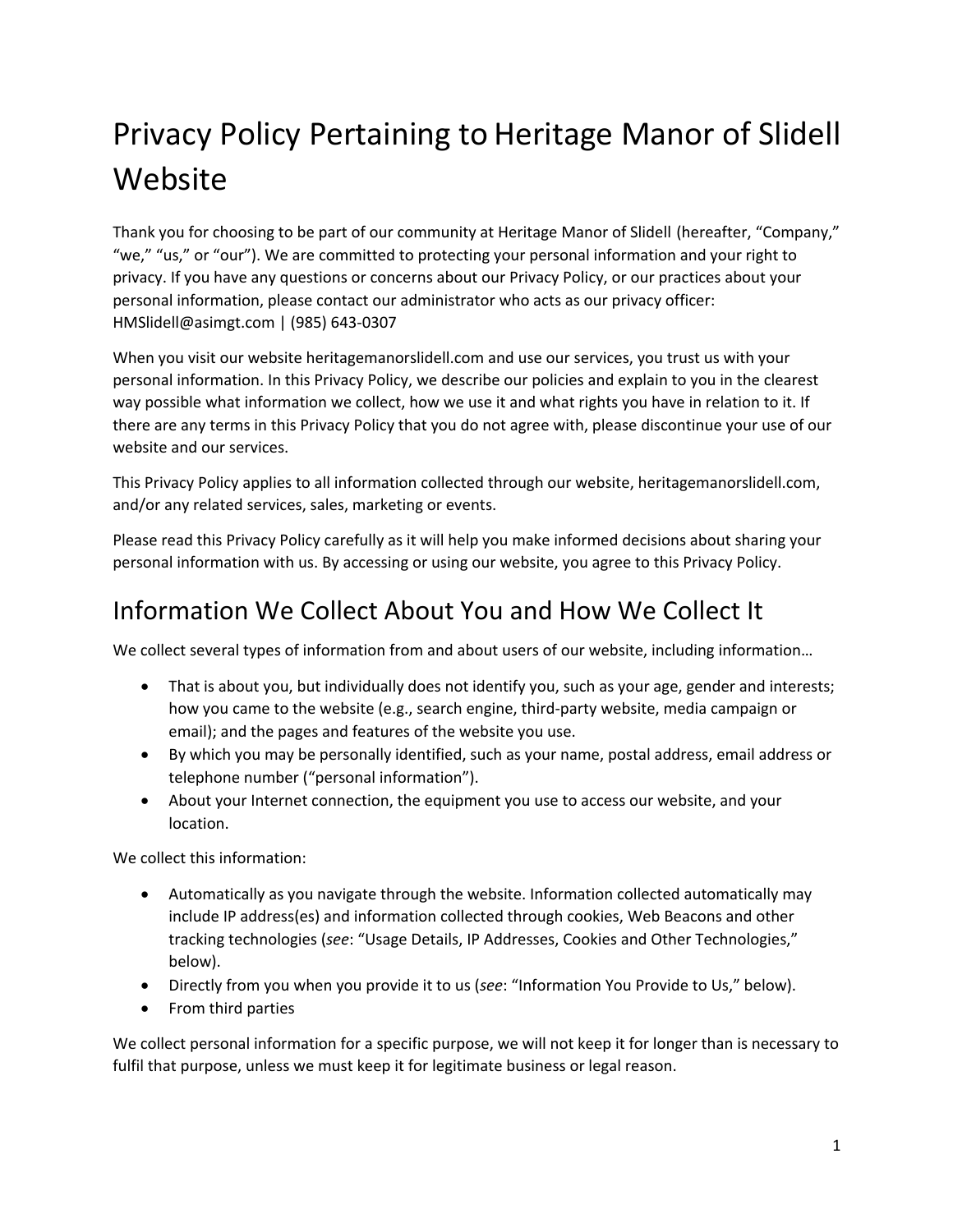# Usage Details, IP Addresses, Cookies and Other Technologies

As you navigate through and interact with our website, we may automatically collect certain information about your equipment and browsing actions and patterns. The information we collect automatically is statistical data and does not identify any individual. It helps us improve our website and deliver better and more personalized services by enabling us to:

- Estimate our audience size and usage patterns.
- Analyze and develop our sales and marketing strategy, determine how visitors find Our Company and its website, the user's interest regarding our services, and how to improve our website.
- Speed up your searches.
- Recognize you when you return to our website.
- We do not collect personal information automatically, but we may tie this information to personal information about you that we collect from other sources or that you provide to us. The technologies we use for this automatic data collection may include:
- Cookies (or Browser Cookies). Cookies are a technology of Web browser software that allows Web servers to recognize the computer being used to access a website. A Cookie is a small file placed on the hard drive of your computer. You may refuse to accept Browser Cookies by activating the appropriate setting on your browser. Unless you have adjusted your browser setting to refuse Cookies, our system will issue Cookies when you direct your browser to our website. To opt-out of interest-based advertising by advertisers on our website, visit http://www.aboutads.info/choices/.
- Web Beacons. Pages of our website and our emails may contain small electronic files known as Web Beacons (sometimes also referred to as clear gifs, pixel tags and single-pixel gifs) that permit us, for example, to count specific visitors who have visited certain pages or opened and clicked on a marketing email. The information we collect from these Web Beacons is sent to our marketing automation and email marketing service called Constant Contact.
- Google Maps APIs. By using our Maps API Implementation, you agree to be bound by Google's Terms of Service. You may find the Google Maps APIs Terms of Service here. To better understand Google's Privacy Policy, please refer to this link.
- In addition to using cookies and related technologies as described above, we also may permit certain third party companies to help us tailor advertising that we think may be of interest to users and to collect and use other data about user activities on our Site(s) (e.g., to allow them to tailor ads on third party services). These companies may deliver ads that might also place cookies and otherwise track user behavior. For example, we may use AdWords, Microsoft Advertising, or Google's "remarketing" service to target our ads to you based on your prior use of the Site when you visit other sites in Google's content network or Google Analytics Demographics and Interest Reporting. You may choose to opt out of Google Marketing Platform's use of cookies by visiting the Google Marketing Platform opt-out page or the Network Advertising Initiative opt-out page.
- heritagemanorslidell.com may use Facebook Advertising, Facebook Pixel Re-Marketing, and communications. This tool allows heritagemanorslidell.com to understand and deliver ads and make them more relevant to you. The collected data remains anonymous and heritagemanorslidell.com cannot see the personal data of any individual user.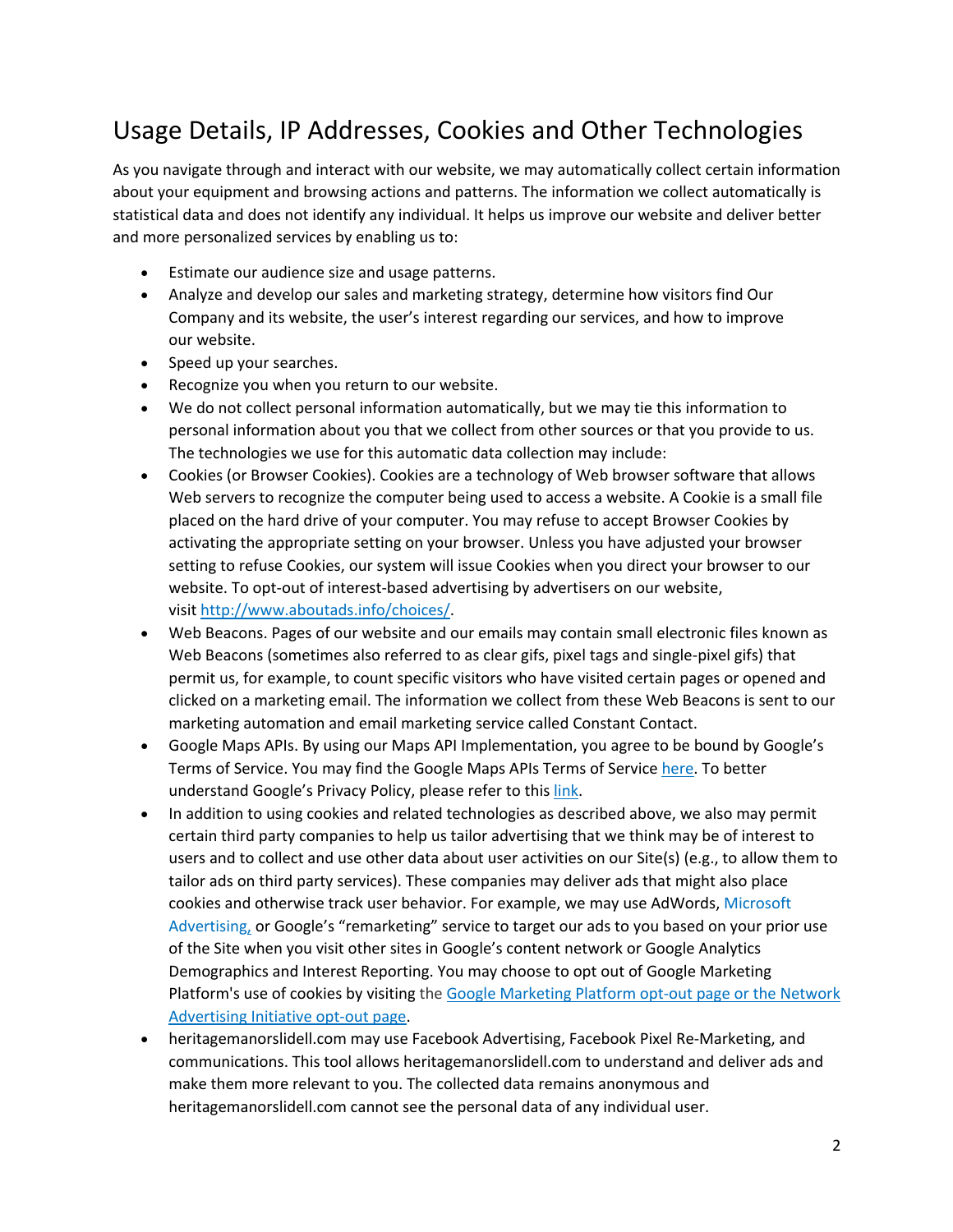However, the collected data is saved and processed by Facebook. Facebook may be able to connect the data with your Facebook account and use the data for their own advertising purposes (in accordance with Facebook's Data Use Policy found under: https://www.facebook.com/about/privacy/. Facebook has ultimate control of the information gathered through Facebook Advertising, Facebook Pixel Re-Marketing, and communications. You can opt-out of Facebook's use of cookies and Facebook Pixel Re-Marketing through settings on your Facebook Account. https://www.facebook.com/settings?tab=ads.

#### Information You Provide to Us

The information we collect on or through our website may include:

- Information that you provide by filling in forms on our website. This includes, but is not limited to, information provided when you: submit a request for information or to be contacted by us; request materials from us (e.g., copies of documents or brochures); register for an event; or subscribe to email communication.
- Records and copies of your correspondence (including email addresses), if you contact us.
- Your responses to surveys that we might ask you to complete for research purposes.
- Details of transactions you carry out through our website and of the fulfillment of any requests {or orders}.
- Your search queries on our website.
- We may obtain information about you from other sources, such as public databases, joint marketing partners, as well as from other third parties. Examples of the information we receive from other sources include social media profile information, marketing leads and search results and links, including paid listings (such as sponsored links/ads).

#### Information from Other Sources

• The information we collect is gathered from several sources. Such sources may include but are not limited to membership enrollment; conference, webinar, distance learning and other event registration; website visits; newsletter and magazine subscriptions; and product sales. We may combine the information you submit when using one of our services with information (i) collected from your use of other heritagemanorslidell.com services, (ii) collected by heritagemanorslidell.com affiliated organizations, or (iii) obtained from third parties. The combined information may be used in a similar manner to any other information we collect.

#### How We Use Your Information

Our Company and its agents use information that we collect about you or that you provide to us, including any personal information:

- To provide you with information, products or services that you request from us.
- To fulfill any other purpose for which you provide it.
- For marketing purposes.
- In any other way we may describe when you provide the information.
- For any other purpose with your consent.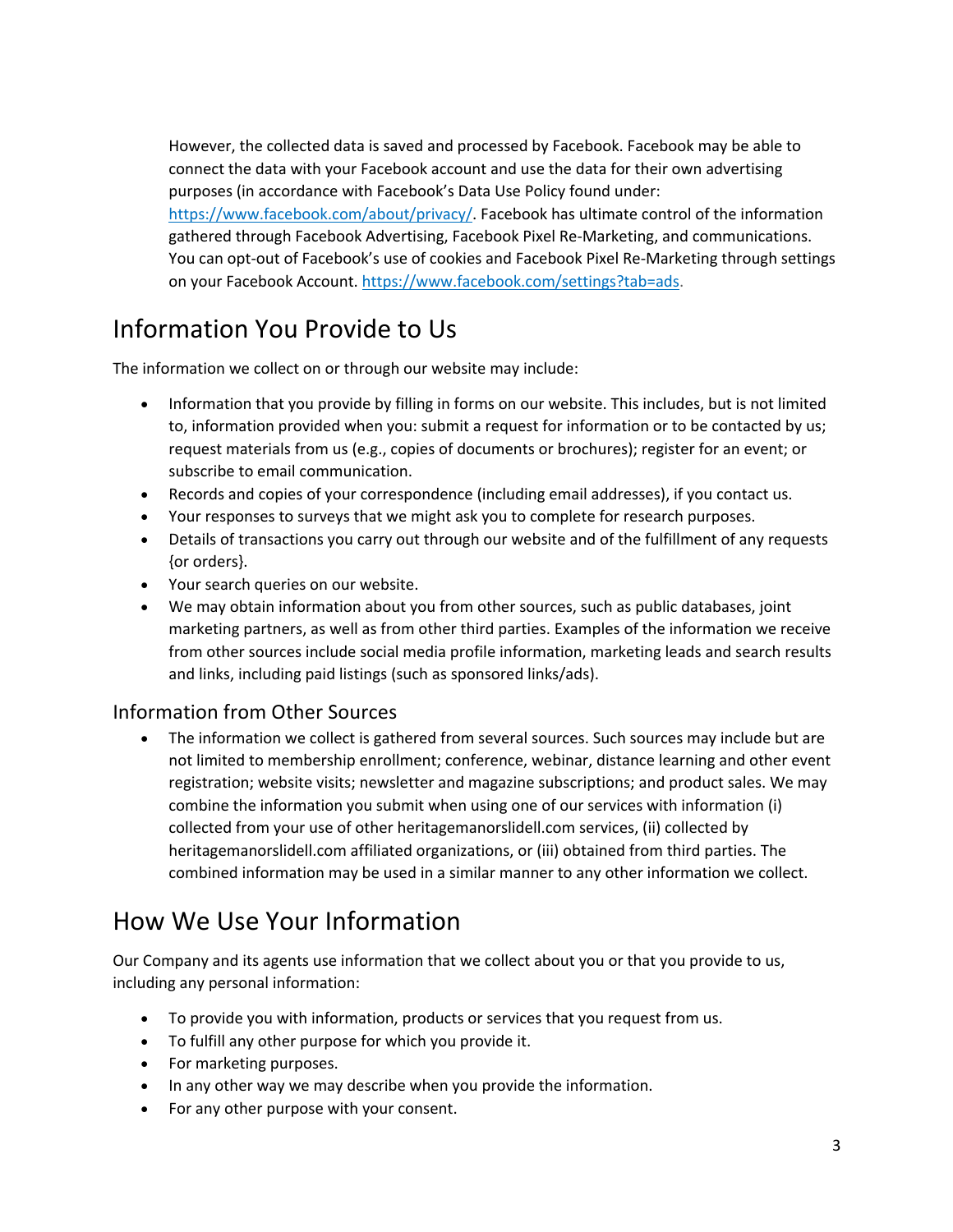• We will never sell your personal information.

# Will Your Information Be Shared with Anyone?

We only share and disclose your information in the following situations:

- **Compliance with Laws.** We may disclose your information where we are legally required to do so in order to comply with applicable law, governmental requests, a judicial proceeding, court order, or legal process, such as in response to a court order or a subpoena (including in response to public authorities to meet national security or law enforcement requirements).
- **Vital Interests and Legal Rights.** We may disclose your information where we believe it is necessary to investigate, prevent, or take action regarding potential violations of our policies, suspected fraud, situations involving potential threats to the safety of any person and illegal activities, or as evidence in litigation in which we are involved.
- **Vendors, Consultants and Other Third-Party Service Providers.** We may share your data with third party vendors, service providers, contractors or agents who perform services for us or on our behalf and require access to such information to do that work. Examples include payment processing, data analysis, email delivery, hosting services, customer service and marketing efforts. We may allow selected third parties to use tracking technology on the Sites or Apps, which will enable them to collect data about how you interact with the Sites or Apps over time. This information may be used to, among other things, analyze and track data, determine the popularity of certain content and better understand online activity. Unless described in this Policy, we do not share, sell, rent or trade any of your information with third parties for their promotional purposes.

# What Are Your Privacy Rights?

You may review, change, or terminate your account at any time. (ASNs only)

If you are resident in the European Economic Area and you believe we are unlawfully processing your personal information, you also have the right to complain to your local data protection supervisory authority. You can find their contact details here: http://ec.europa.eu/justice/dataprotection/bodies/authorities/index\_en.htm.

# Controls for Do-Not-Track Features

Most Web Browsers and some mobile operating systems and mobile applications include a Do-Not-Track ("DNT") feature or setting which you can activate, that signals your preference to not have data about your online browsing activities monitored and collected. No uniform technology standard for recognizing and implementing DNT signals has been finalized. As such, we do not currently respond to DNT browser signals or any other mechanism that automatically communicates your choice not to be tracked online. If a standard for online tracking is adopted that we must follow in the future, we will inform you about that practice in a revised version of this Privacy Policy.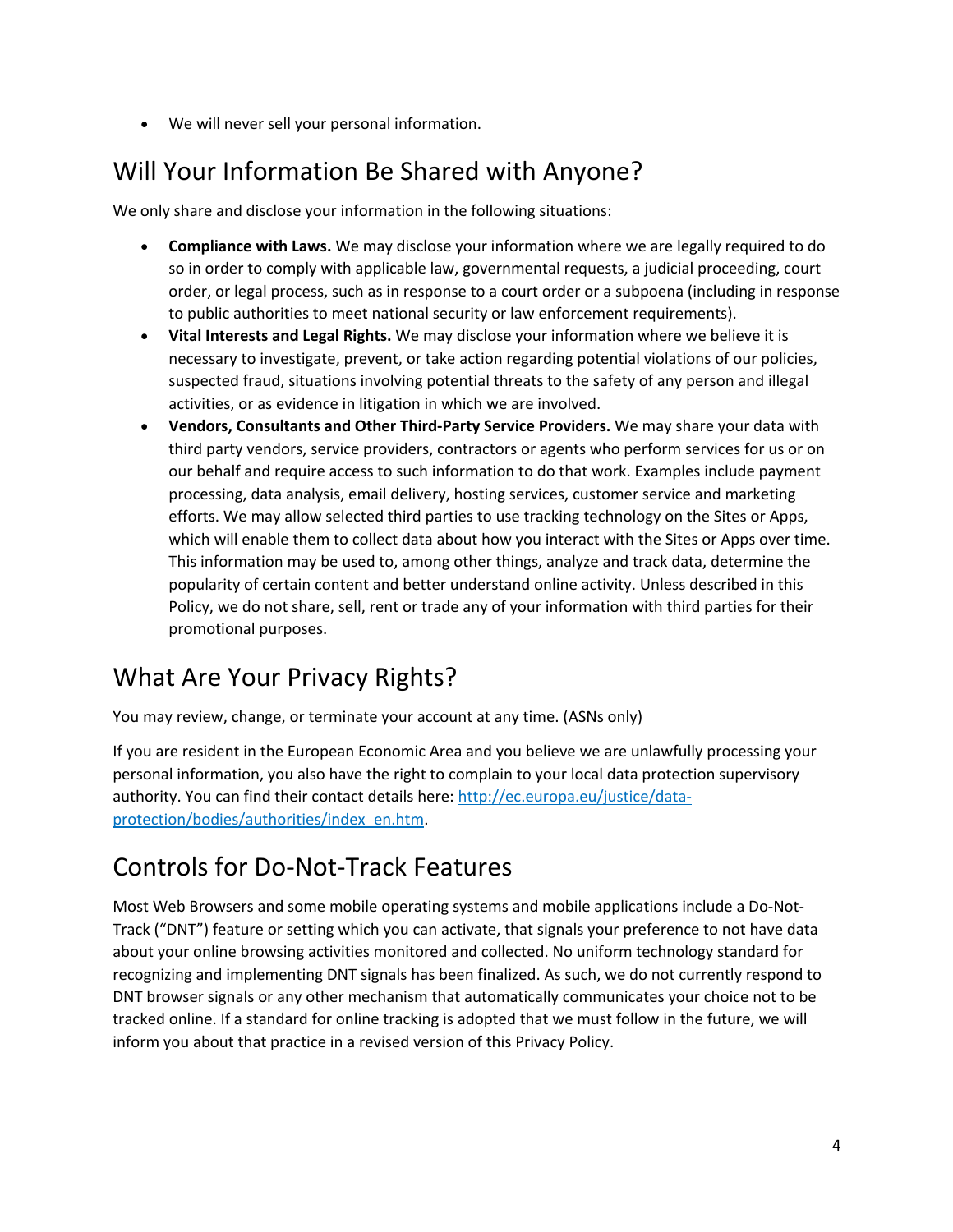# Do California Residents Have Specific Privacy Rights?

Yes, if you are a resident of California, you are granted specific rights regarding access to your personal information. California Civil Code Section 1798.83, also known as the "Shine The Light" law, permits our users who are California residents to request and obtain from us, once a year and free of charge, information about categories of personal information (if any) we disclosed to third parties for direct marketing purposes and the names and addresses of all third parties with which we shared personal information in the immediately preceding calendar year. If you are a California resident and would like to make such a request, please submit your request in writing to us using the contact information provided below.

# Do We Make Updates to This Policy?

Yes, we will update this Policy as necessary to stay compliant with relevant laws. We may update this Privacy Policy from time to time and encourage you to review it frequently to be informed of how we are protecting your information.

# Children's Privacy

Heritagemanorslidell.com recognizes the privacy interests of children and we encourage parents and guardians to take an active role in their children's online activities and interests. Neither our website nor our services are intended for children under the age of 13. heritagemanorslidell.com does not target its services or its website to children under 13. heritagemanorslidell.com does not knowingly collect personally identifiable information from children under the age of 13.

# Links to Third Party Sites

The Site may provide links to other Web sites or resources over which heritagemanorslidell.com does not have control ("External Web Sites"). Such links do not constitute an endorsement by heritagemanorslidell.com of those External Web Sites. You acknowledge that heritagemanorslidell.com is providing these links to you only as a convenience, and further agree that heritagemanorslidell.com is not responsible for the content of such External Web Sites. Your use of External Web Sites is subject to the terms of use and privacy policies located on the linked to External Web Sites.

# Security

We may employ industry standard procedural and technological measures that are reasonably designed to help protect your personally identifiable information from loss, unauthorized access, disclosure, alteration or destruction. Heritagemanorslidell.com may use, without limitation, firewalls, password protection, secure socket layer, and other security measures to help prevent unauthorized access to your personally identifiable information.